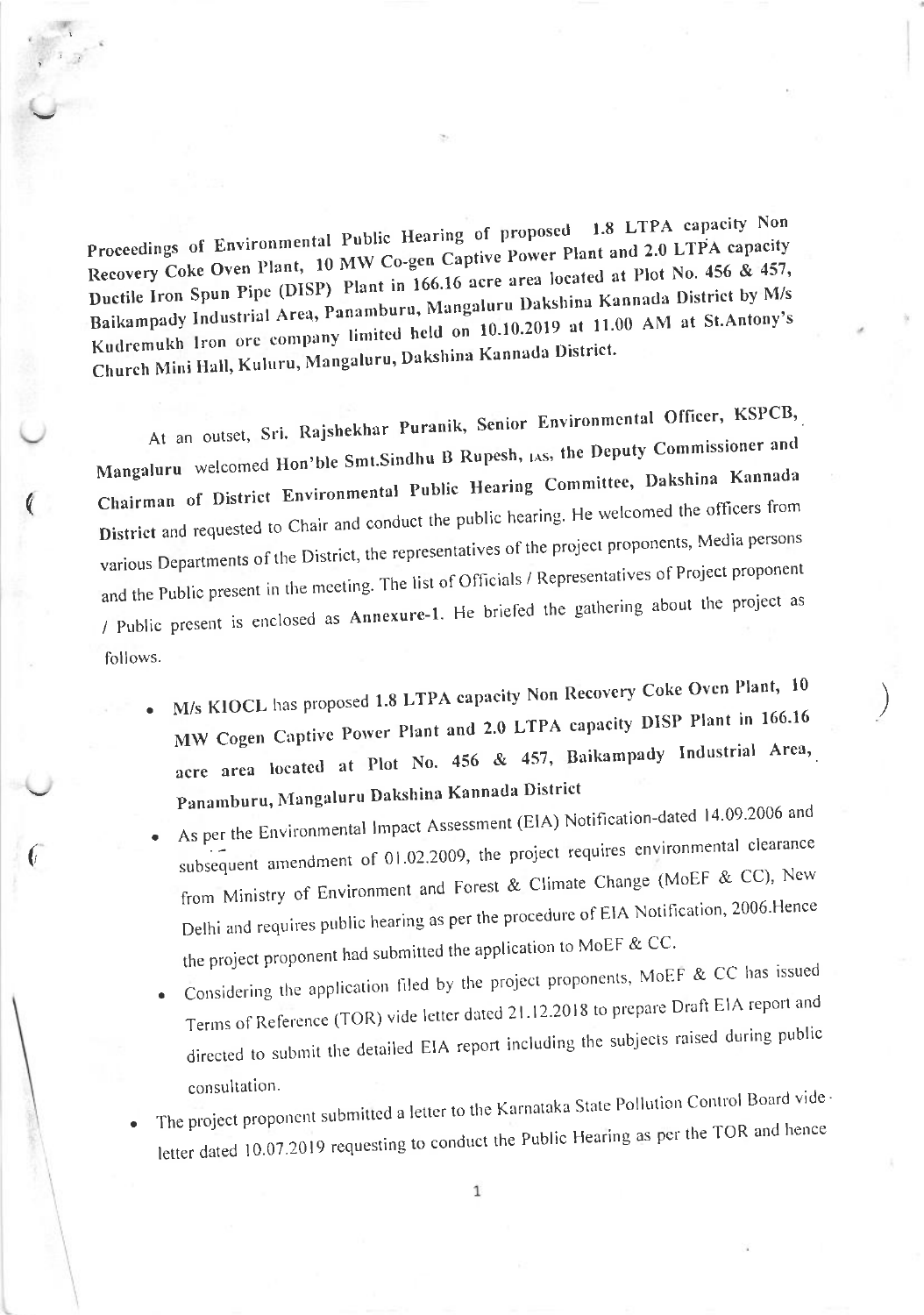KSPCB had written a letter to the Deputy Commissioner, Dakshina Kannada District, requesting to conduct the Public Hearing in their Chairmanship vide letter dated 24.07.2019. Accordingly the Deputy commissioner finalized the date and the venue and directed to conduct the Public Hearing on 10.10.2019 at 11.00 A.M. at St.Antony's Church Mini Hall, Kuluru, Mangaluru, Dakshina Kannada District.

- KSPCB, Bengaluru had issued paper notification on 09.09.2019 in State level leading English and Kannada News Paper "lndian Express" and "Vijayavani" respectively and Regional Office, KSPCB Managluru had issued paper notification in local leading newspaper "Karavali Ale" on 11.09.2019. Copies of the said paper Notifications are enclosed as Annexure-2.
	- . Draft EIA report, Executive summary (Kannada & English), cD of Draft EIA report prepared by the project proponents are placed at the following places for the reference of public and to file any suggestions, views, comments and objections of interested bonafide residents, environmental groups and others located at project site and likely to be affected by the proposed project.
		- 1. Office of the Deputy Commissioner, Dakshina Kannada District, Mangaluru.
		- 2. Chief Executive Officer, Zilla Panchayat, Dakshina Kannada District,<br>Mangaluru.
		- 3. Joint Director, District Industries Centre, Dakshina Kannada District,<br>Mangaluru.
		- 4. Regional Office, Karnataka State Pollution Control Board, "Parisara Bhavan" 10B, Baikampady Industrial Area, Mangaluru.
		- est, South Zone Office, E-3/240, Kendriya
		- 17<sup>th</sup> Main Road, 2<sup>nd</sup> Block, Koramangala Bengaluru  $-560034$ .
			- 6. Help Desk, Karnataka State Pollution Control Board,  $\frac{1}{2}$ Parisara Bhavan, Church Street, Bengaluru - 560 001
		- Board had also uploaded the Draft EIA report, Executive Summary in Kannada and English on the official website: www.kspcb.gov.in.

After this, the Deputy Commissioner, Dakshina Kannada District and Chairman, District Environment Public Hearing Committee was requested to initiate the Environmental Public Hearing.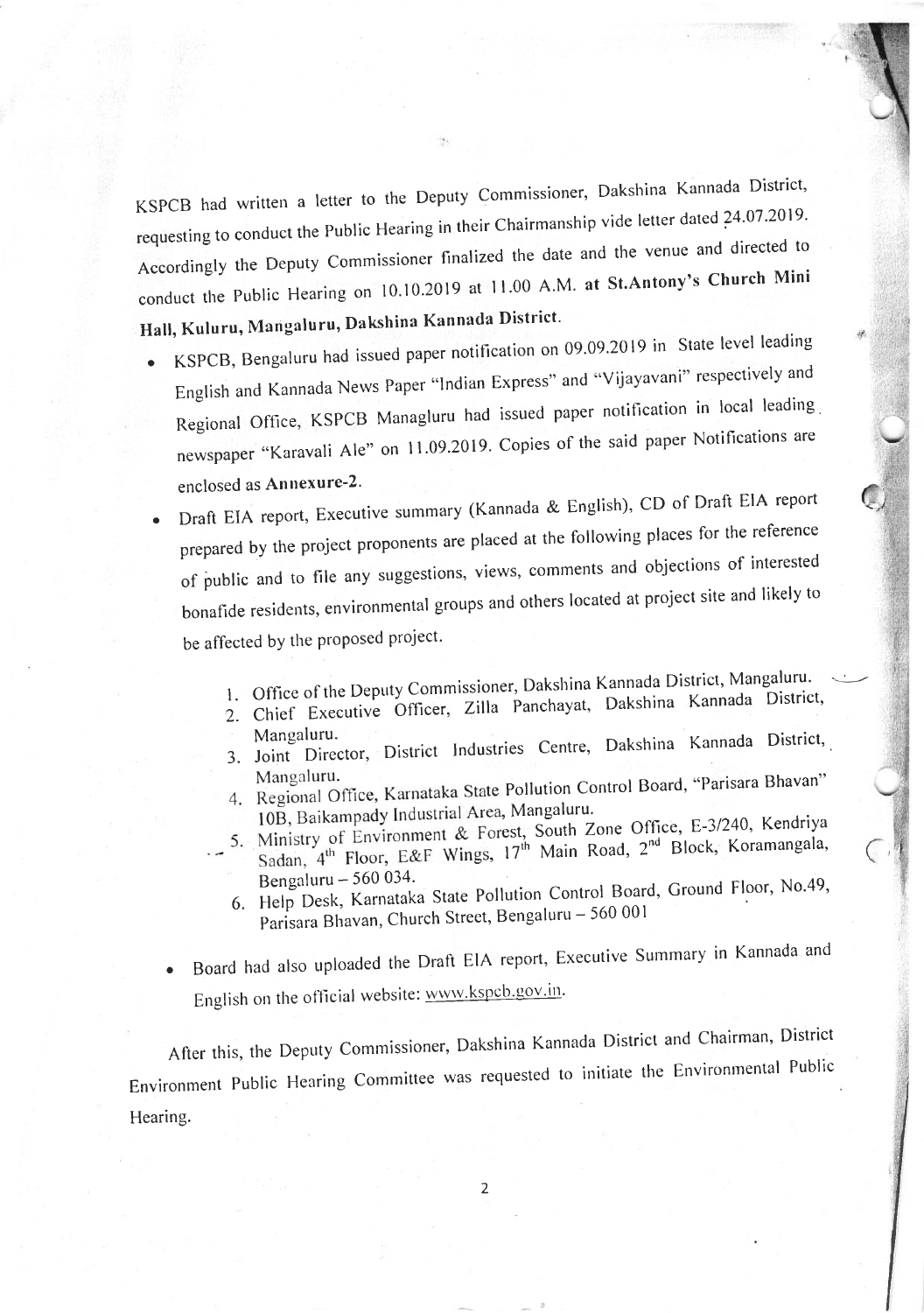The Deputy Commissioner and the Chairman of the Public Hearing Committee informed the project proponent to present technical presentation of the proposed project to the gathering. The consultant of the proposed project on behalf of the project proponent gave brief. presentation to the assembled public regarding the proposed project and the impact on the environment due to the implementation of proposed project and mitigation measures proposed to reduce the impact and also statistics of study conducted in the surrounding area on Air water soil and Noise.

The technical presentation presented by the proiect proponent in Kannada and in English is enclosed as Annexure-3.

After Completion of the presentation Deputy Commissioner District Environment Public Hearing Committee requested the gathering to present their views / comments / objections on the proposed project pertaining to specific Environmental related issues. Accordingly, following local residents expressed their views / comments / objections.

# 1. Sri. Dany D'Souza, Melukoppa, Kulur.

 $\boldsymbol{Q}$ 

 $\left( \begin{array}{c} \end{array} \right)$ 

On behalf of villagers of Padukodi and Bengra Kulur, he submitted his application (enclosed as Annexure-IV) wherein he asked to consider the control of pollution from the industry and medical insurance to the public residing in the area. Continuing he said that people are facing dust pollution mainly the black dust which flies from NMPT Coal unloading and loading areas, also pointed out that there is no proper measures adopted to control dust emission for dust control and also said that, dust from existing KIOCL unit also adding up. He pointed out the environmental issues faced by other villages like Permude, Jokatte from MRPL and Nandikuru, Padubidre from UPCL Thermal Power Plant and said that though there were several objections raised with the concerned authorities for not giving the permission to such industries but they were all came to existence. He told that even though pollution preventive measures were taken by the respective Industries, still it has not been fully controlled. As a result of these the air pollutant concentration is varying in this area and causing several diseases like Cancer, Asthma, Bronchitis, Liver diseases, Allergies etc., Further he said that along with air, water resources are )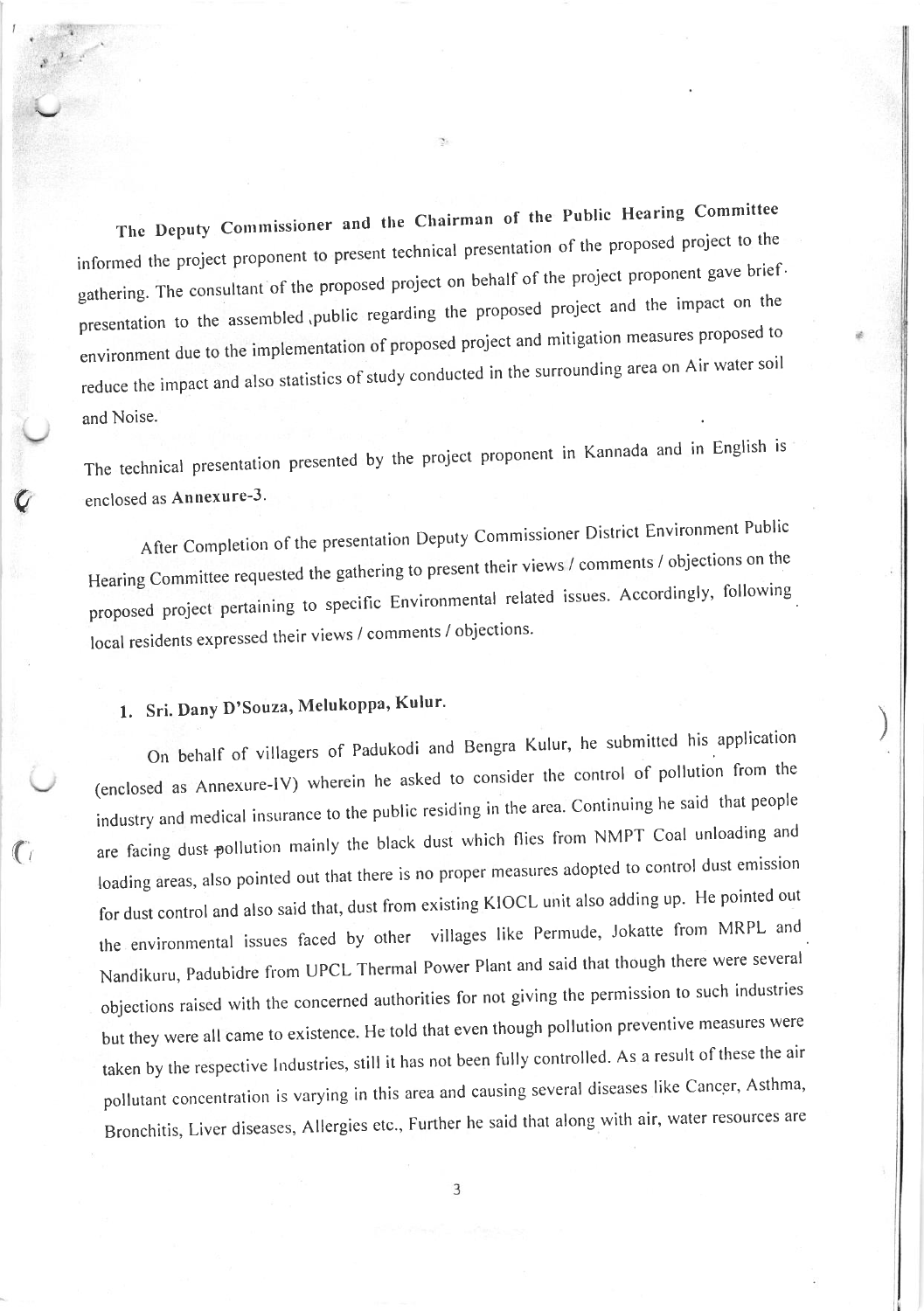also getting polluted by these industries. Because of rules and regulations of industrial zone it is not possible to stop the industries to be set up in these zone and said that the temporary measures taken for pollution control will not address the medical problems faced by the people and reiterated providing of free medical treatment and facilities and treatment from KIOCL to the nearby public if the permission for new project is to be given. Also he demanded to provide. medical insurance scheme within the radius of five kilometres of affected area and 60% of job opportunities to the qualified nearby villagers/public and also to provide contract works to local contractors

## 2. Sri. Rany D'souza, Padukodi, Kulur.

He read out the appeal from the people of Padukodi and Bangra Kulur, Kunjathbail villages enclosed as Annexure-5 and said that they are facing environmental problems from neighbouring industries. He informed that he is one of the displaced persons for setting up of NMPT but was not provided any job in NMPT in spite of his efforts. He said that even after agitation they have not get any jobs in the neighbouring industries. Referring to dust pollution he said that because of dust generated from existing KIOCL pellet plant they are facing health problems and hehimself is suffering from health issues due to the pollution of industries located nearby.

Further he said that the neighbouring four villagers are facing health problems such as asthma. He accused of releasing the waste water from these industries and because of this river getting polluted, which has affected the Agriculture, plantation, fishing etc. and even wells and ponds are getting polluted and there is no pure water for drinking. Also said that whole area is facing dust pollution and questions the measures taken by the concerned authorities. He asked what is the necessary to establish the industries which creates the problems to the people and said that he support the industries which do not pollute the environment.

(

He said that public are worried after knowing that two new industries are coming in this area. He asked to conduct a survey on health and economic condition of the affected villagers of the nearby areas and provide them with necessary medical insurance facilities and also appealed to the environment department to test the air and water quality for a month period. Further he questioned the proponent how many jobs were given for the people who lost their lands for the industries and accused that the industries are neglecting the local people in giving the jobs. He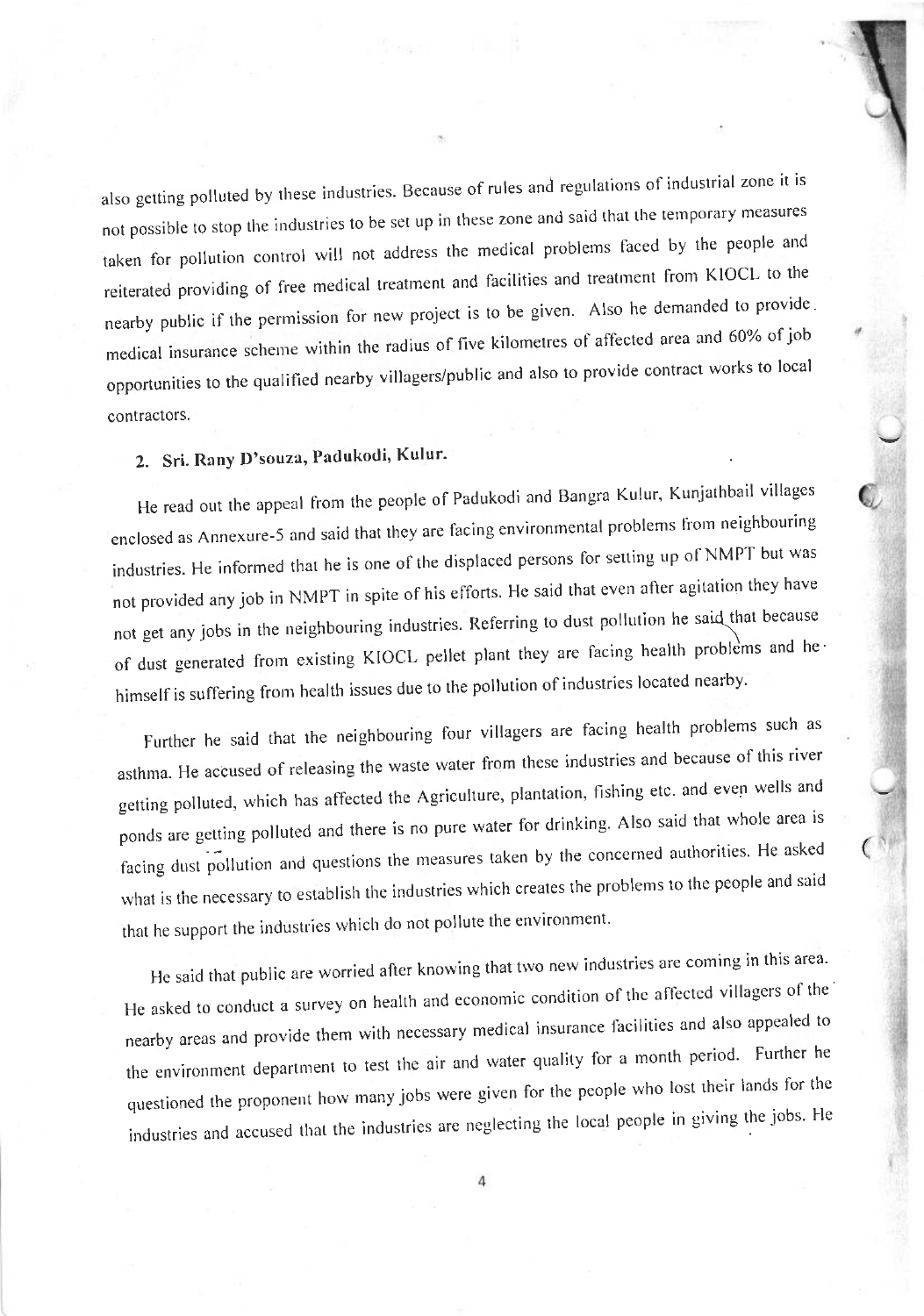said he will support the industries only if it is not affecting the villages and environment and only after giving assurance in writing of giving the jobs to the locals. He suggested addressing the issues such as health problems of affected villagers before the establishment of the industries and also in future.

3. Sri. Ashraff, Jokatte Grama Panchayath Member.

Referring to the problems faced by Jokatte villages from MRPL coke and Sulphur unit he said that villagers of Nirmunje and Panchayth Gudde are leaving their residences and residing at different places. The villagers are protesting against MRPL from last five ' years and it became a part of their life. He informed that KIOCL Company, has not given any fund to Jokatte Panchayath under CSR activities nor any employment It is just 4. kms away from KIOCL unit. He was expressing concern on coming up of new Projects which will definitely be harmful to nearby residents and pollute the environment. He indicated that the samples were taken without the knowledge of the local Grama Panchayath and appealed that before giving the permission, every aspect/details to be explained clearly to the locals.

# 4. Sri. Manikanta, Kodialbail, Mangalore.

 $\bm{\zeta}$ 

(

He told that project proponent is claiming that the job opportunity will be given to locals but since last 10 years there is no recruitment in the industries. The jobs are given to the outsiders but locals are facing the environmental pollution from the indsutries. He mentioned about recent recruitment of Engineers who are all from outside Karnataka state, whereas locals are facing pollution problems from the Industry. He mentioned about the construction of Lakya Dam, which is not in a proper way and also causing the pollution of Bhadra river at Kudremukh area. He mentioned about the closing of educational institutions at Kudremukh and questioned the industries responsibility in promoting education.

He further informed that training is being given to local persons for one year or two years, however, for regular appointments locals are not considered. He expressed that in view of environmental angle, it is better not to start the new project.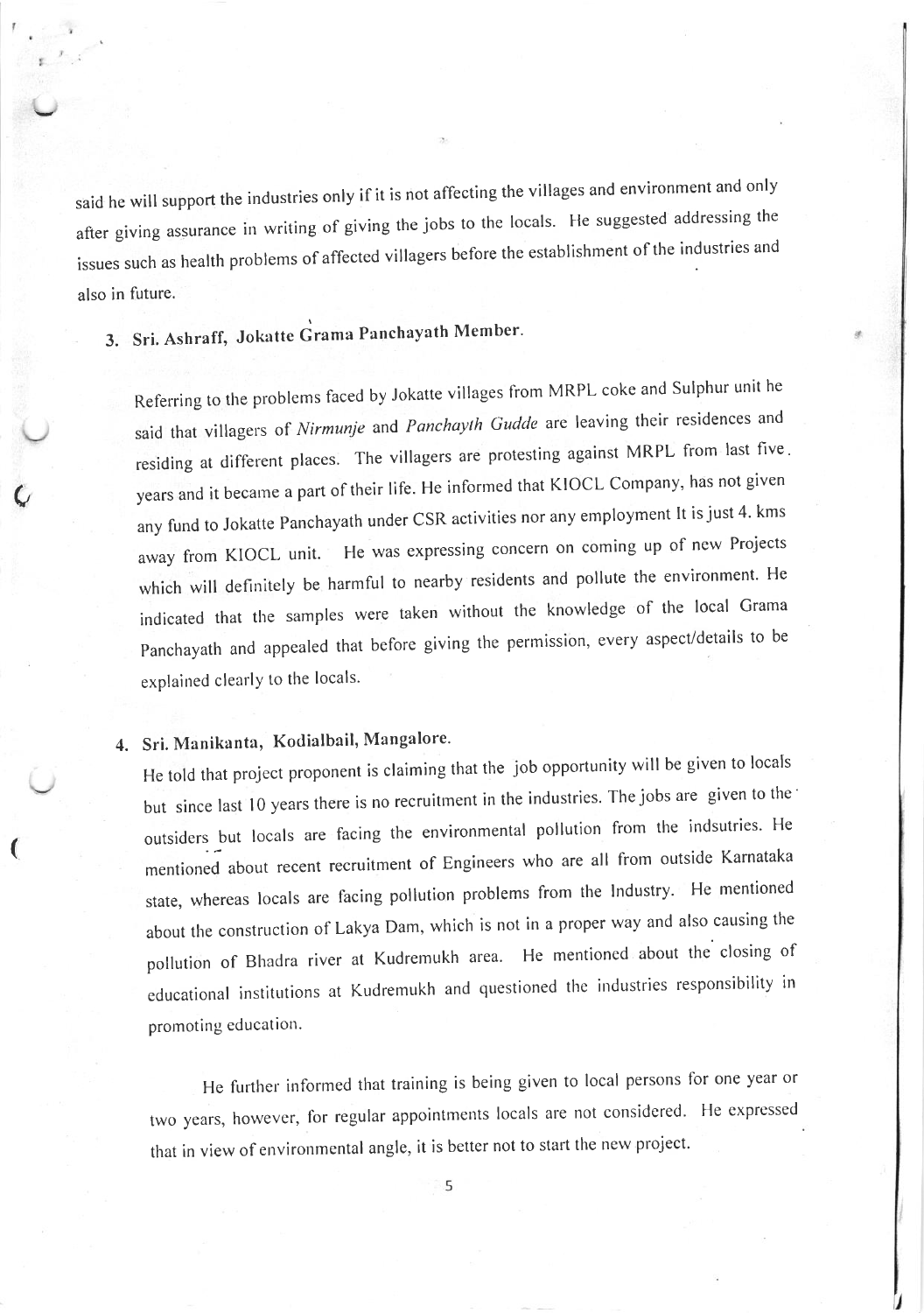#### 5. Dayananda Shetty, Ex. Corporator, Kulur.

He said that advantages and disadvantages have been seen by the nearby villagers by industries who came up in the nearby areas,. It is a fact that people had experienced water pollution and air pollution, fly ash issues and other related problems from the industries by the nearby residents. He accused that projects are being set.up without considering the locals opinions. Pointing out the recruitment of outsiders in the industries he accused that even our state peoples are not given any jobs in the industries. He asked to set up the industry only if there is establishment of suitable control measures to protect the industrial pollution by using latest technologies as people will not tolerate if again they have to face the problems from these industries. He appealed to consider local and displaced people for appointment to jobs in the industries. He suggested that with. installation and improved latest technology, industries may be established. Industries are essential; however, environment aspect should also be taken care. He also urged to call another public Meeting in this regard. He said that the people in this area are in fear and mentioned one incident that has happened in a school at Kulur wherein due to the bad smell some students suffered health problem of vomiting and till date the cause was not yet traced. He said that if locals are not given jobs then industries will be forcibly closed by public.

#### 6. Mrs. \Yilma, Kulur

She informed that she was displaced person wherein their land was acquired by NMPT  $\left( \frac{d}{d} \right)$ but no job has been given and accused that the NMPT Chairrnan had not responded to her request. She accused that she has not got any help from the NMPT and other industries even though she was a displaced resident from the industries. She asked when industries are not responding to their grievances then why people should allow new project to come up in their acquired land. She said that she does not support the new industry for the safeguard of future generation. Giving an example of terrace garden she informed that dusts from the industries are affecting the yield of the vegetables and this dust spreads in the whole area causing pollution.

6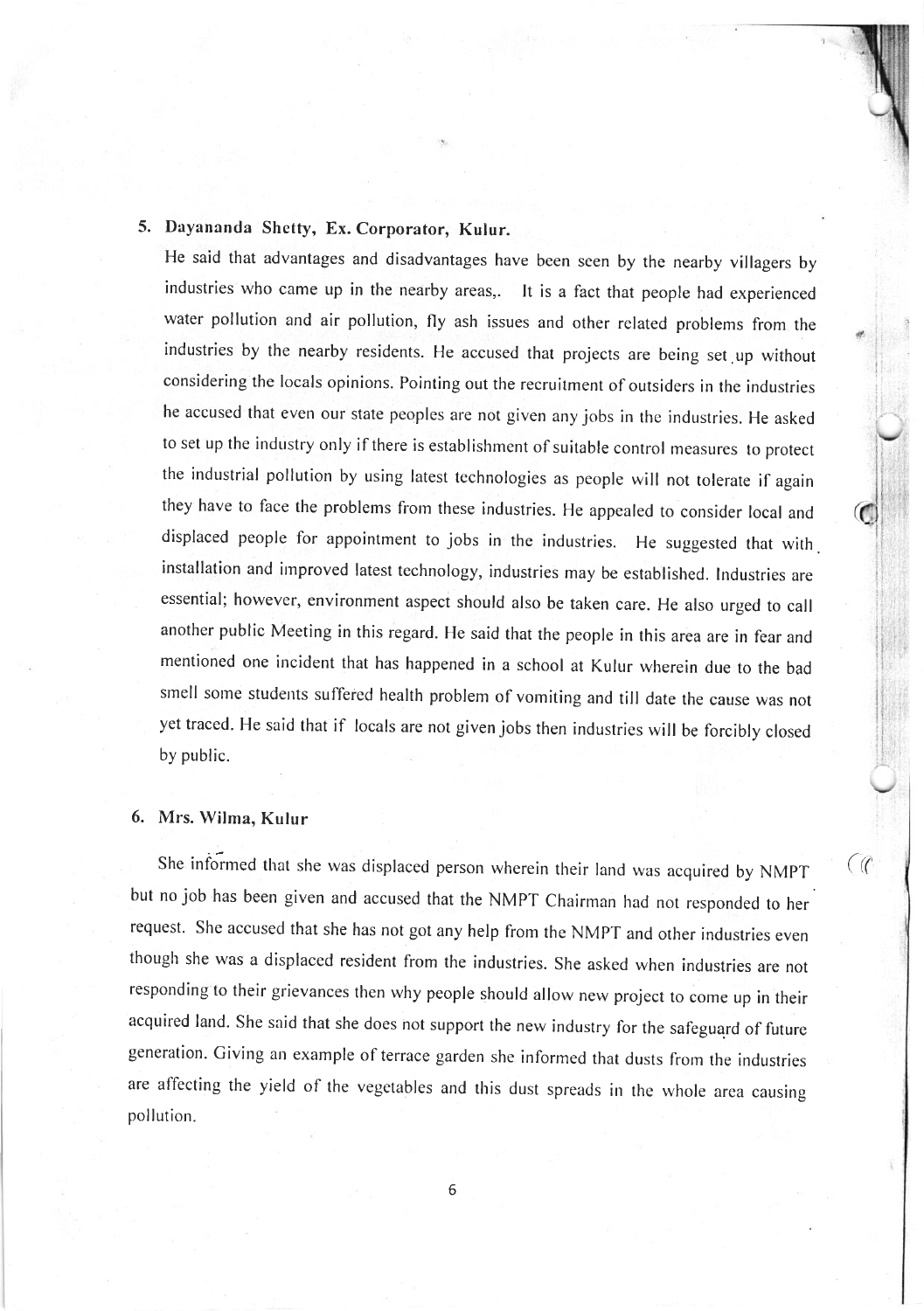At this time a public from the gathering exhibited a deformed tender coconut and said that due to the dust pollution in this area the yield of coconut plantation and vegetables are affected and consumption of these items is affecting the health of the people.

Mrs. Wilma, Kulur cohtinuing her speech pointed out that f1y ash fiom Coke Oven Plant is very harmful and with the new projects, the environment problems may increase further, already temperature is very high and hence appealed that this type of projects should not be taken up and allow the future generation to survive with their cultural customs and requested to conduct another Meeting.

She asked the chairman of the meeting that such projects are not required and requested for the proponent to get the information from the residents for their requirements before spending the CSR fund and accused the people are not getting any benefits fiom the industries.

# 7. Smt. Shantha Ravindra, Ex. Corporator, Kulai

 $\cal C$ 

 $\mathfrak{C}$ 

She congratulated the KIOCL authorities for conducting such a public meeting for their expansion project and complained that there is a smell problem in this area. She told that opposition should not be for the sake to oppose as there is progress in new technology. We have to think what benefits can be taken from the industry. She refused to agree that KIOCL authorities had not done anything for the affected area and informed about the various benefits she got when she was a Corporator, of Kulur and Panjimogaru (nearby areas) residents, like Buildings for Church School, Water Tanks for Kulur school, Drinking Water Tank at Kulur Bus-stand, Computers at Panjimogaru School, etc., including small jobs to the local people. She said that the people in this area are affected by various health problems but it is not right to reject the establishment of new industry right away just because of that.

She further said that with the new projects local people will get some benefits of employment and contract jobs. Normally, local people will be preferred for any new projects. She informed that with the closure of Kudremukh BF unit, many people have been transferred. Hence, instead of stopping the new projects, we have to extend support and

 $\overline{7}$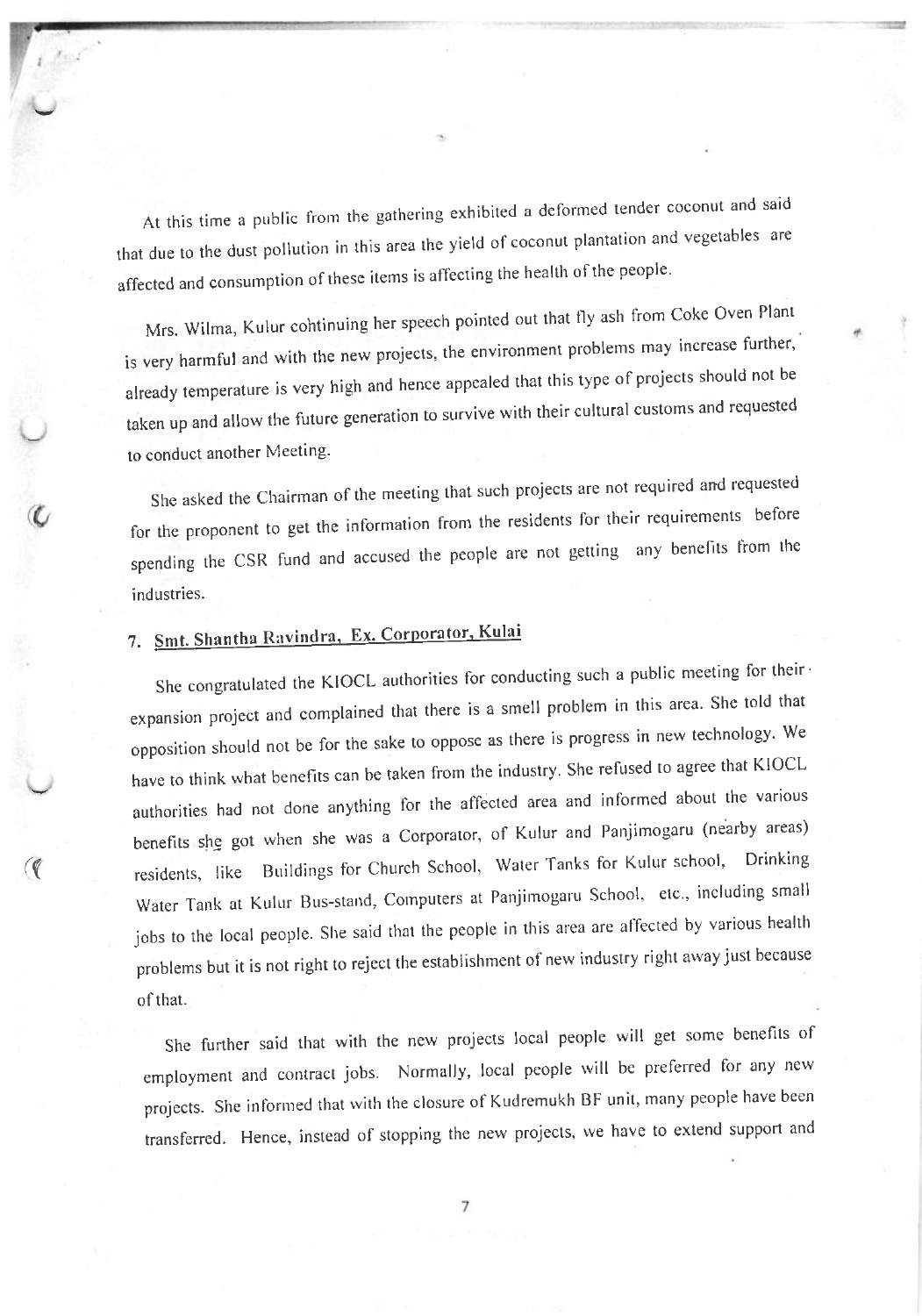suggested to adopt new and latest technology to control pollution and protecting the local people health and environment.

#### 8. Sri. Rafiq, Kulur

Referring to the global warming and climatic change he asked the necessity of the new project. He expressed his apprehension that the emissions from the industries would affect very badly health of people residing in this area. Referring to the vomiting incident in nearby school due to bad smell he said there is no necessity for such a new project in the area. Objecting the presentation made by the proponent and its details he urged that the concerned ministry which is giving permission to the industry itself has to conduct the environment impact study and not by the industry itself and requested the Chairman of the meeting not to facilitate the new industry. He further said that he is objecting the establishment of new industry for the sake of future generation and said that there is no need of new project in this area. Referring to the recent recruitment in KIOCL he accused that all jobs are given to the outsiders and urged the public not to believe in the KIOCL company's claim of giving jobs to the locals and objected for establishment of new project.

### 9. Head-mistress, Kulur Church Primary and High School, Kulur.

The Head-mistress on behalf of Primary and High school read out the representation in the meethg. ln her appeal she said that there is emissions from the existing KIOCL pellet plant by which the nearby environment has got polluted and is affecting the health of Kulur residents and school Children. She complained that because of the said pollution, School Children and teachers are suffering frorn health problerns such as Vomiting, Asthma, Coughing etc and also said that the emission from the said industry is also aflecting the structure of school building but the authorities of the industry had not responded to their problerns even after giving the representation. She further mentioned that though the industries are good for development of the Nation, however, in view of the health aspect of the school children and environment she said she is opposing the nerv projects of KIOCL and urged not to give permission to the new project. She submitted her appeal to the Chairman of Public hearing, which is enclosed as Annexure-6.

8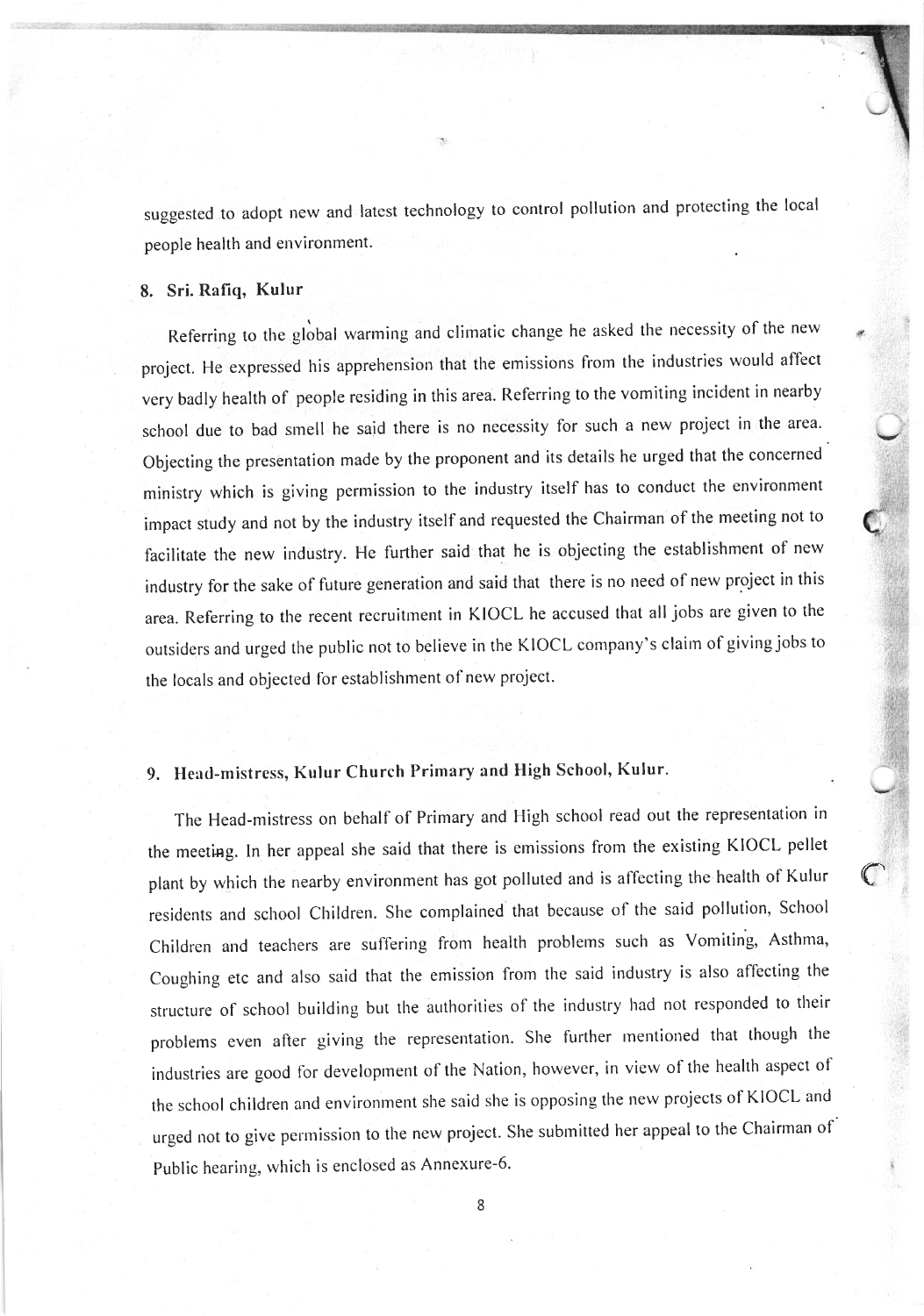# 10. Smt. Vani Gokhale, Kannada Teacher, Kulur Church School.

She expressed her apprehension that Kulur environment had already polluted and will increase further if the new projects will set up in this area and asked the people to alert in this regard.

Referring to the vomiting incident of bad smell in the Kuluru School she said that the air pollution from the industries is affecting the health of School children and teachers. She mentioned the dust pollution from the existing KIOCL pellet industry. She said that there is more loss to the people than the company profit. Opposing the said project she requested not to pollute the environment further by giving permission to the new projects. Requested the chairman and concerned authority to give justice to the people by taking suitable decision by rejecting said project.

# 11. Sri. Krishna Bhat, Ex. Union Bank employee, Kavoor,

He stated that KIOCL Company making Pellets and iron blocks and now propose to start new projects at this location. He suggested that with detailed discussion and getting opinion from the general public the new projects may be started. He requested the Deputy Commissioner for improvement of Kulur Bridge and connected highway and service roads. He desired to know from where the water will be drawn and discharged after the used by KIOCL Ltd.

### - 12. Sri. Rajesh, Kulur,

e

 $\mathcal{C}$ 

He stated that he is suffering from severe lung disease due to the dust particle emission form the KlocL industry. Further he said that there are many people who are suffering from dust allergy in this area but these problems are invisible unlike natural disaster which gets more attention than these problems.He told that the trees and plants are not growing properly in their areas at Kulur due to pollution. He suggested to provide an Ambulance and a free medical treatment at one of the hospitals at Mangalore, for the illness caused due to pollution by the industries.